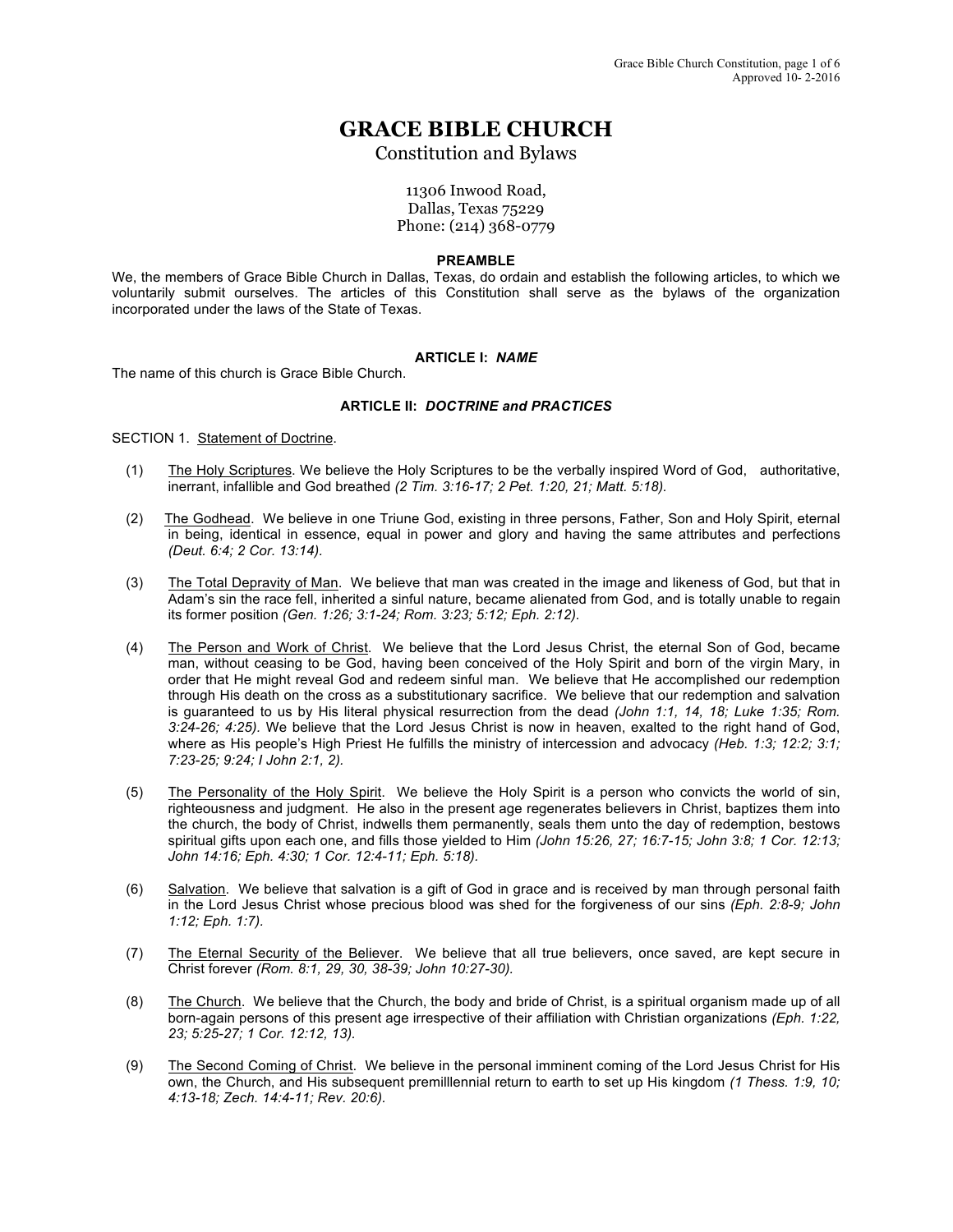- (10) The Eternal State. We believe that the souls of those who have trusted in the Lord Jesus Christ for salvation do at death immediately pass into His presence, and there remain in conscious bliss until the resurrection of the body at His coming for the Church, when soul and body reunited shall be associated with Him forever in glory; but the souls of unbelievers remain after death in conscious misery until the final judgment of the great white throne at the close of the millennium, when soul and body reunited shall be cast into the lake of fire, not to be annihilated, but to be punished with everlasting separation from the presence of the Lord and from the glory of His power *(Luke 16:19-26; 23:43; 2Cor. 5:8; Phil. 1:23; 2 Thess. 1:7-9; Rev. 20:11-15).*
- (11) The Responsibility of Believers. We believe that all believers should seek to walk by the Spirit, not bringing reproach upon their Lord and Savior, and that separation from worldly pleasures and practices is commanded of God *(Rom. 12:1,2; Gal. 5:16, 25; 2 Cor. 6:14; 7:1).* We believe that it is the obligation of every believer to witness by life and by word to the truths of Holy Scripture and to seek to proclaim the gospel to all the world *(Acts 1:8).* We believe that it is the responsibility of all believers to remember the work of the Lord in prayer and to support it with their means as the Lord has prospered them *(1 Cor. 16:2).*
- (12) Church Ordinances. We believe that the Lord Jesus instituted the ordinance of baptism and the Lord's Supper to be observed by all believers until His return *(Matt. 28:19, 20; 1 Cor. 11:23-26).*
- (13) Marriage. We believe that marriage is established by God as an exclusive covenantal union of man and woman*. (Gen 2:23-24; Matt 19:4-6; Mark 10:5-9; Eph 5:31).*

#### SECTION 2. Statement of the Practices of this Body.

- (1) Tongues. We do not practice the gift of tongues as we believe it no longer meets the description nor fulfills the purposes of that gift in the Scriptures.
- (2) Healing. We believe God sovereignly chooses to heal, but we do not practice individual powers of healing. We consider it a privilege and a part of the ministry of this church body to pray for the sick.
- (3) Dedication of Children. Children may be dedicated to the Lord when desired by their parents. The dedication of children shall not be considered an ordinance.
- (4) Wedding Ceremonies. We recognize and conduct only wedding ceremonies for marriages in accordance with Article II, Section 1 (13) of the Statement of Doctrine. Our facilities may be used for wedding ceremonies only for marriages in accordance with Article II, Section 1 (13) of the Statement of Doctrine.

## **ARTICLE III:** *MEMBERSHIP*

SECTION 1. Qualification for Membership.

Persons desiring to unite with this church by confession of a personal faith in Christ as Savior shall be examined by at least two Elders as to their Christian experience and basis of salvation, and shall be required to assent to the Constitution and Bylaws of the church.

#### SECTION 2. Receiving Members.

As many as have been duly examined and have assented to the Constitution and Bylaws of the church, shall be received into the membership of the church by a vote of the Board of Elders at such time as may be determined by them.

## SECTION 3. Associate Membership.

Applicants who desire to retain their membership in another evangelical church outside the city may be admitted into the membership of this church in the same manner as is prescribed above. Such members shall possess the same rights and privileges as regular members.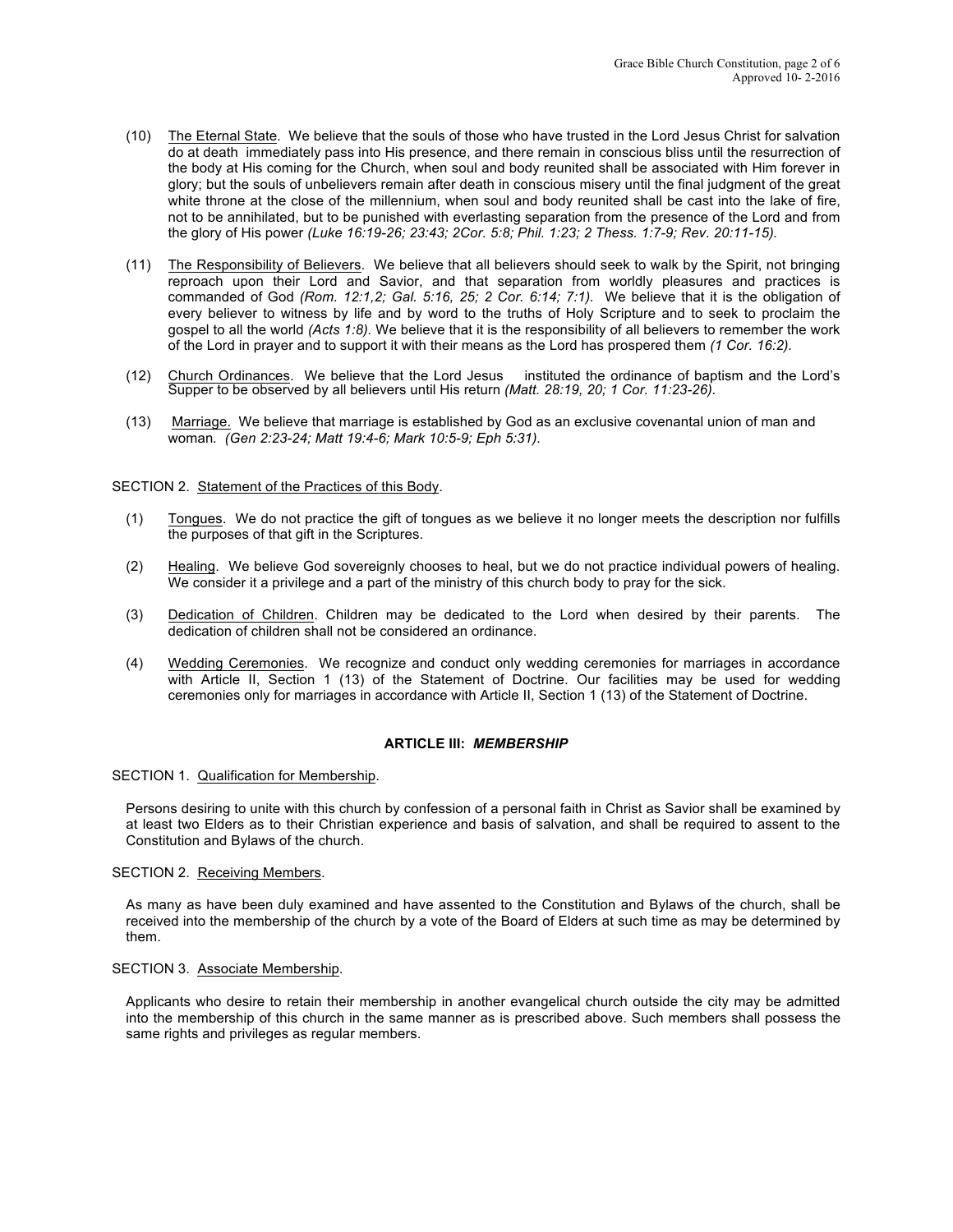SECTION 4. Dismissal of Members.

It shall be the duty of the Board of Elders to periodically examine the membership of the church, and any member who shall have been absent from the services of the church for a period of three months without giving satisfactory reasons for such absence may be removed from the membership of the church at the discretion of the Board of Elders. In addition, any member may be removed from the membership of this church by a vote of the Board of Elders after due examination by them.

#### SECTION 5. Membership Covenant.

*I, therefore, promise, in dependence upon the grace of God who helps our infirmities, to attend as diligently as possible upon the public worship of God, to sanctify the Lord's day, to be faithful in private worship, and to strive in all things to honor my Lord and Savior by a walk and manner of life becoming the gospel of Christ.*

*And do hereby pledge sincerely and unreservedly to devote myself to the Lord to be His forever.*

*And, furthermore, I do promise to submit to the leadership and discipline of the Board of Elders in matters of faith and practice, to support and sustain the honor and worship of God in this church, to contribute to its support, and the work it may at any time undertake, according as the Lord has given to me and enables me to do so.*

*And, to preserve the good name of this church by a consistent walk as the Lord shall give me grace that no reproach shall be brought upon the name of my Lord and Savior Jesus Christ.*

# **ARTICLE IV:** *GOVERNMENT*

The government of this church, under the leadership of the Holy Spirit, is vested in the body of believers who compose it. The two-thirds vote of eligible members present at congregational meetings shall be final except as hereinafter otherwise provided.

# **ARTICLE V:** *OFFICERS AND TRUSTEES*

SECTION 1. Officers.

The officers of the church shall consist of the Elders on the Board of Elders and the Deacons on the Board of Deacons.

## SECTION 2. Duties of the Officers and Trustees.

- (1) It shall be the duty of the Elders to care for the church and its spiritual condition, to guard the purity of doctrine and life of the church, and to discipline the church in accordance with the Word of God. The Senior Pastor shall be an elder and, therefore a full member of the Board of Elders. The Elders shall assist the Senior Pastor in the administration of the Lord's Supper, act for the church in the reception and dismissal of members, and examine all persons seeking membership in the church. It shall be the duty of the Elders to assist the Senior Pastor in counseling the needy, comforting the afflicted, visiting the sick, and in supplying the pulpit of the church in the absence of the Senior Pastor. It shall also be the duty of the Elders to oversee the operation of all ministries of the church.
- (2) It shall be the duty of the Deacons to carry out such duties as are delegated to them by the Board of Elders including the care and maintenance of the physical properties and the management of the finances of the church. They shall also be responsible for such temporal duties as ushering at church services, the collection of offerings and the provision of every material thing necessary for proper worship. The Board of Deacons shall operate under the direction of the Board of Elders. This is not to be regarded, however, as meaning that the office of Deacon is inferior to that of Elder. Each office is just as important as the other. The offices simply operate in different spheres. The subordination is necessary for successful operation.
- (3) It shall be the role of the Trustees to hold title to the real property of the church and to execute on behalf of the church any documents affecting or encumbering the title or evidencing indebtedness secured by the real property of the church when authorized by the Board of Elders. The execution of any documents by the Trustees shall be sufficient for all purposes when executed by at least two but not all of the Trustees.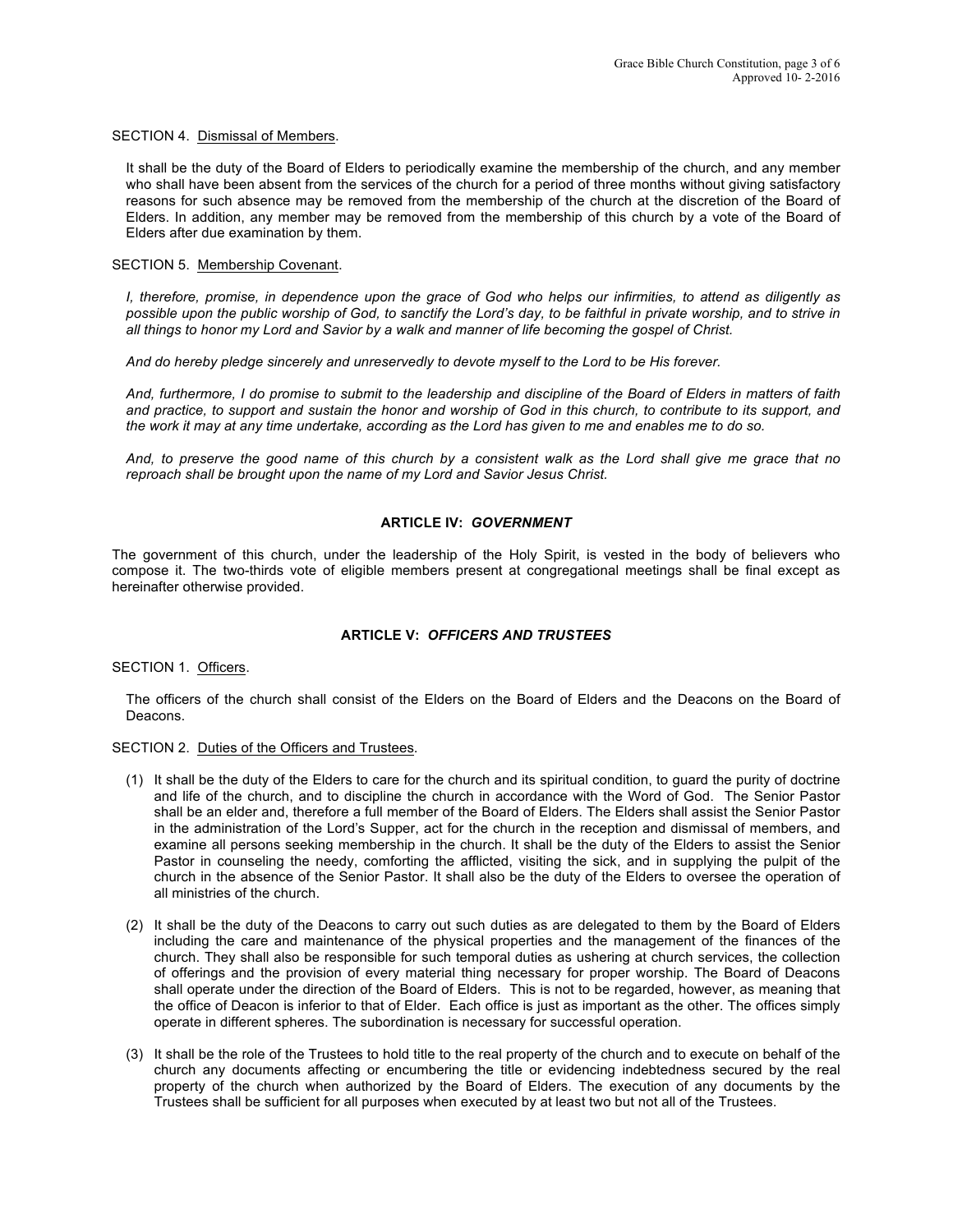## SECTION 3. Election and Removal of Officers and Trustees.

- (1) Elders, except for the Senior Pastor, shall be elected from the nominees at the annual meeting of the congregation for a term of four years on a rotating basis so that the terms of a majority of the standing Elders will not expire in any one year. An Elder shall be a man who is above reproach, the husband of one wife, temperate, prudent, respectable, hospitable, able to teach, not addicted to wine, not pugnacious, but gentle, uncontentious, free from the love of money, who manages his household well, controls his children with dignity, and not a new convert. He shall be above reproach both within and outside the church .The Board of Elders shall consist of a minimum of five (5) elders and a maximum of nine (9) elders not including the Senior Pastor. The Senior Pastor shall meet the qualifications of an Elder and by his election as Senior Pastor shall serve as an Elder during his entire term as Senior Pastor.
- (2) Deacons shall be elected from the nominees at the annual meeting of the congregation for a term of three years on a rotating basis so that the terms of approximately one-third of the standing Deacons expire each year. A Deacon shall be a man of dignity, not addicted to wine or fond of sordid gain, not a new convert, the husband of one wife, and a good manager of his children and household. He shall be above reproach both within and outside the church.
- (3) Trustees shall be filled in a manner similar to that of Elders and Deacons with the following exceptions: (a) Their terms shall be for five years; (b) There shall be no rotation; (c) There shall be a minimum of two Trustees at all times. Trustees may be re-elected upon expiration of their term of office.
- (4) Elders, Deacons and Trustees shall be nominated by the Board of Elders at least thirty days before the annual meeting. Recommendations may be made by letter to the Board of Elders by any member no later than thirtyone days before the meeting. Thereafter no recommendations may be made, in view of the fact that prayerful consideration could not be given them. All persons nominated for election by the Board of Elders to serve as officers, must be members of the church and continue to be members during their term of office or position.
- (5) Any Elder, Deacon or Trustee may be removed from office for conduct contrary to the Word of God at any congregational meeting called for that purpose. Furthermore, if an Elder or Deacon shall absent himself from three consecutive regular meetings of his respective Board without reasonable excuse, he shall be deemed to have resigned his position and a vacancy shall exist.
- (6) Should the office of Elder or Deacon or the position of Trustee become vacant before the expiration of his term, his successor may either be appointed by the Board of Elders from non-standing officers or Trustees that have previously served in the same office or position or be elected by the congregation at a special called congregational meeting to fill the unexpired term. No Elder or Deacon shall be elected to either Board who has just completed a full term in the same office. At least one year must elapse before a retiring Elder or Deacon may be re-elected to the same office.

#### **ARTICLE VI:** *STAFF*

SECTION 1. Staff.

The staff of the church shall consist of the Senior Pastor, the Treasurer and such Associate Pastor(s) or other positions, if any, as determined by the Board of Elders.

#### SECTION 2. Responsibilities of the Staff.

- (1) It shall be the responsibility of the Senior Pastor to have general oversight of the spiritual life of the church with the Board of Elders, to preach the Word in the regular services of the church, and to administer the ordinances. He shall be an ex-officio member of all other boards and committees, and shall have full voice with the other members of the official boards of the church. The Senior Pastor shall report to the Board of Elders.
- (2) The responsibilities of Associate Pastors and staff positions other than the Treasurer shall be assigned by and they shall report to the Senior Pastor.
- (3) It shall be the responsibility of the Treasurer, under the supervision of the Board of Deacons, to handle the funds of the church and to keep or cause to be kept full and accurate accounts of receipts and disbursements in books belonging to the church. Unless necessity dictates otherwise, the Treasurer should be a member of the Board of Deacons.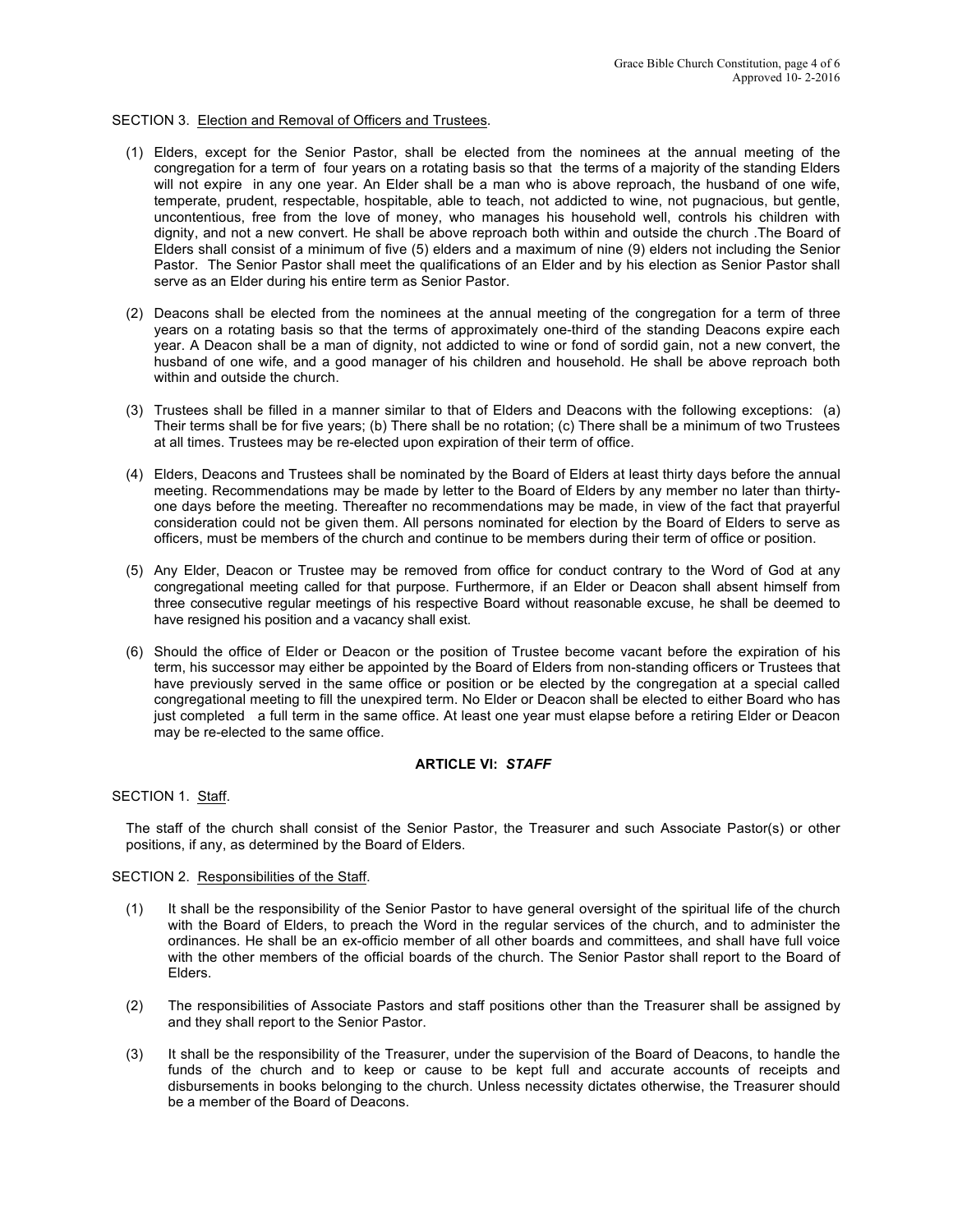## SECTION 3. Election, Appointment and Removal of Staff.

- (1) The Senior Pastor shall be recommended to the church by the Board of Elders. He shall be elected in a regularly convened congregational meeting by a two-thirds vote of the eligible membership present. The election shall be for an indefinite period of time. The termination of the Senior Pastor's service may be affected at any time by the same order of procedure as prescribed for his election.
- (2) Associate Pastors shall be appointed by the Board of Elders and serve at their discretion. Unless necessity dictates otherwise, Associate Pastors shall be recommended by the Senior Pastor.
- (3) The Treasurer shall be appointed by the Board of Deacons and serve at their discretion.
- (4) Appointments of all other staff positions shall be by the Senior Pastor with their service at his discretion.

#### **ARTICLE VII:** *CONGREGATIONAL MEETINGS*

#### SECTION 1. Annual Meeting and Fiscal Year.

The annual meeting of the congregation shall be held between November  $15<sup>th</sup>$  and December  $31<sup>st</sup>$  on a date to be determined by the Board of Elders and announced to the congregation in the manner prescribed for congregational meetings. The fiscal year of the church shall be determined by the Board of Deacons.

#### SECTION 2. Quorum.

A Quorum for the transaction of business in all congregational meetings shall consist of the members present who are in good and regular standing and who have attained the age of eighteen years. A favorable vote of two-thirds of those present shall prevail on any issue that comes before such meeting except as hereinafter otherwise provided.

SECTION 3. Transaction of Business and Special Meetings.

- (1) Any annual or special meetings of the congregation may be constituted a meeting for the transaction of business, providing announcement of said meeting be given from the pulpit on two Sundays preceding said meeting.
- (2) Special meetings of the congregation may be called at any time by the Board of Elders, or upon written request to the Board of Elders by at least ten percent of the members who are eligible to vote at that meeting
- (3) In all congregational meetings, the Chairman of the Board of Elders shall preside, and in his absence a substitute may be appointed by the Board of Elders from that board. In the transaction of business in all congregational meetings, Robert's Rules of Order may be used at the discretion of the Chairman.

## SECTION 4. Indebtedness.

The Board of Deacons on behalf of the church may commit to indebtedness except that any indebtedness on real property or any other long term financing requires a vote of approval by the Board of Elders followed by a vote of approval by the congregation.

# **ARTICLE VIII:** *AMENDMENTS*

The Constitution and Bylaws may be amended at a duly announced meeting of the congregation, providing the proposed amendment has been conspicuously posted in written form or letter sent to members and announced from the pulpit for a period of two consecutive Sundays preceding said meeting. A Quorum and vote to amend the Constitution and Bylaws shall be the same as in ARTICLE VII, SECTION 2 except that any amendment of the doctrinal statement as set forth in ARTICLE II shall require a three-fourths vote of eligible members present at a congregational meeting.